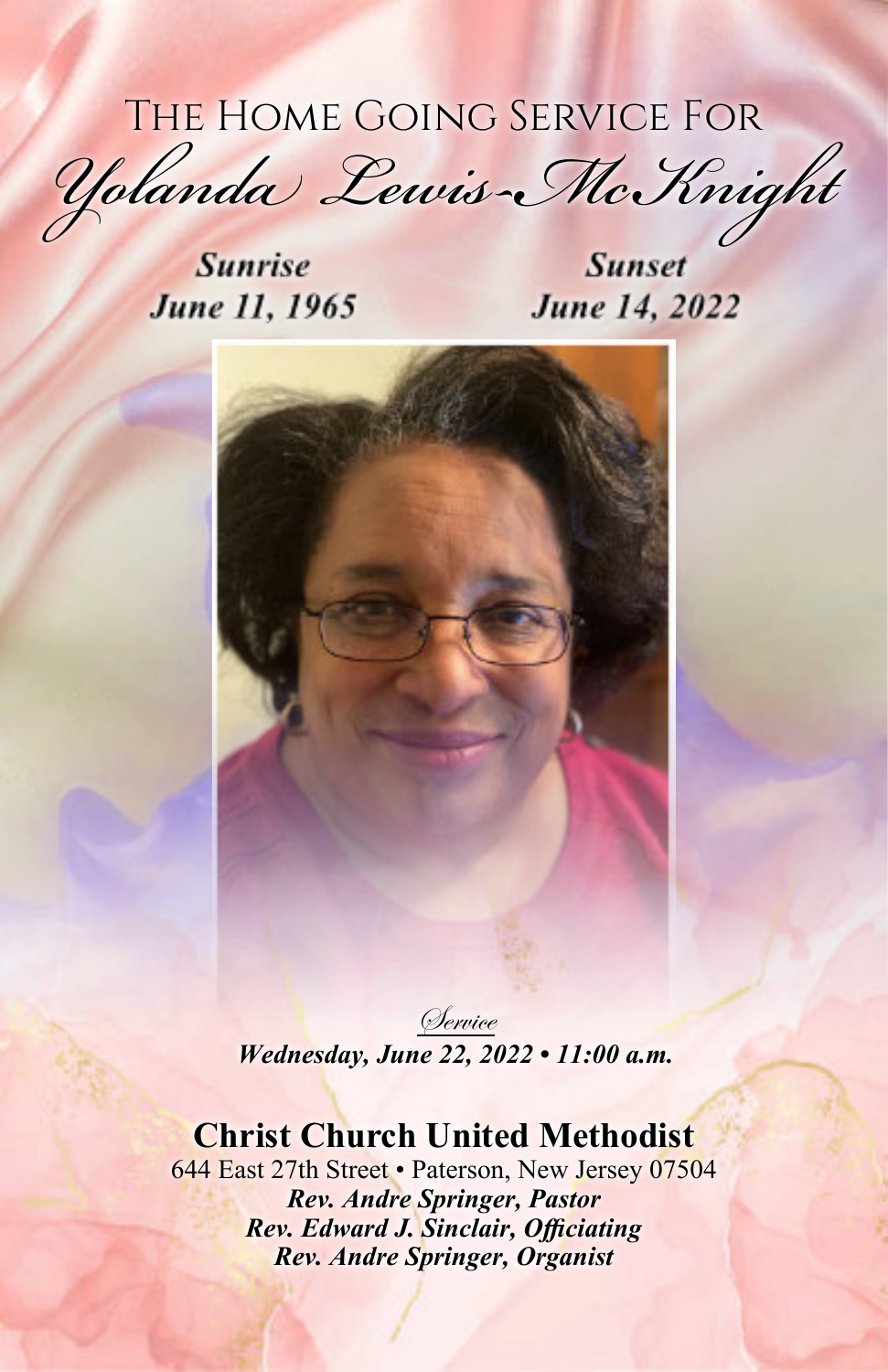Remembering Yolanda: H Life Full of Purpose

**Yolanda** was born in Manhattan, NY on June 11, 1965 to her parents Arthur Lewis and Ruth (Brown) Reaves. Both of whom are deceased. She joined Faith Chapel Baptist Church Paterson at an early age where she dedicated her life to Christ and followed Christ at a very young age. The youth ministry was embedded in her spirit as well. She was also a member of Youth for Christ ministry.

She was educated in the Paterson School District. She grew up in Paterson, NJ where she spent over 30 years, however her desire for seeing other places led her to live in Southern Pines, NC with her sister Barbara, New Hampshire, Montclair & Wayne, NJ.

Some of her many hobbies included: gardening, furniture upholstery, painting, music which transcends over different genres. She was a member of the Rotary Club of Mid-Bergen County. Her love for children guided her towards an occupation of being a Resource Parent, which she did extremely well and this contributed towards her love for children. Another ministry she treasured was Star of Hope Ministry Paterson where she worked and volunteered as well. While there, she met many workers and volunteers.

She wsa preceeded in death by Peggy Lee Clyburn of Paterson and Anthony Reaves of Goshen, NY.

Yolanda leaves to cherish precious memories, her devoted husband; Nathaniel L. McKnight III, one daughter; Shelby, two sons; Devyn and Ethen, all of Wantage, NJ, mother-in-law; Joyce McKnight-Young (Dezzie L. Young, Jr.) of Prospect Park, NJ, sisters; Barbara J McGregor (George) of Southern Pines, NC, Annette M. Reeves, Princess Reeves, both of Paterson, NJ, brothers; Rev. Arturo P Lewis (Debra) of Ridgewood, NJ, Marvin R. Reaves of Westwood, NJ, Edward R. Reaves (Denise) and Matthew Reaves, all of Paterson, NJ, one sister-in-law; Sonja Triplett (Patrick) of Stone Mountain, GA., and one goddaughter; Ivanna Reaves of Baltimore, MD. She also leaves to cherish many nieces, nephews, great nieces and great nephews.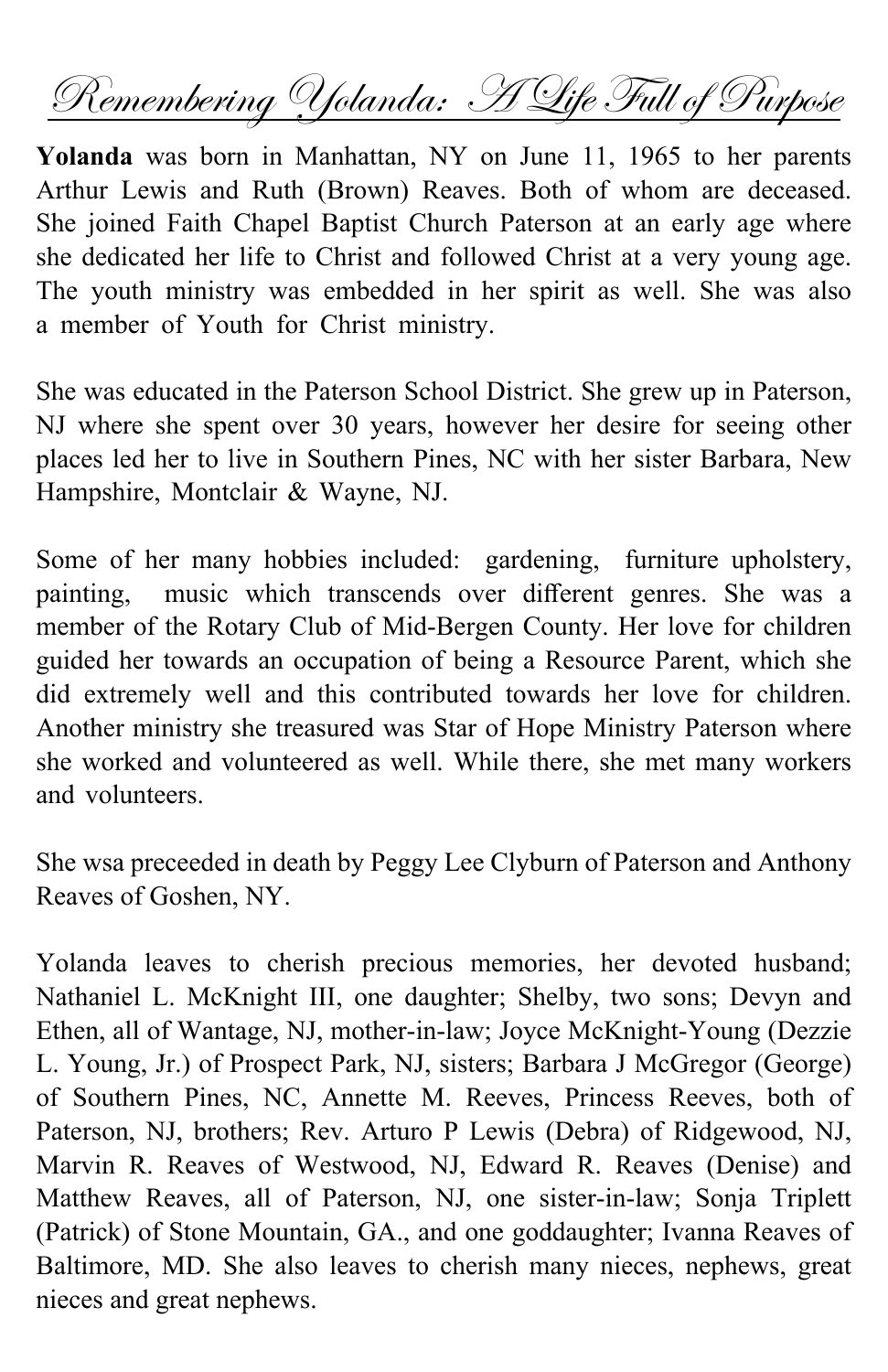Order of Service

Arlena Clayton, Lay Servant – Presiding

Hymn of Comfort..........."It is Well With My Soul" - Rev. Andre Springer

| Scriptures of Hope<br>New Testament: 1st Thessalonians 4:13-18  Sister Arlena Clayton |                                                                        |
|---------------------------------------------------------------------------------------|------------------------------------------------------------------------|
|                                                                                       |                                                                        |
|                                                                                       |                                                                        |
|                                                                                       | Brandy Shamrock-Miller (Niece)<br>Joyce McKnight-Young (Mother-in-law) |
| Acknowledgements and Remembering                                                      |                                                                        |
|                                                                                       |                                                                        |
|                                                                                       |                                                                        |
|                                                                                       | Star of Hope Ministries, Inc.<br><b>Executive Emeritus</b>             |
|                                                                                       |                                                                        |

Recessional

Interment Crest Haven Memorial Park 750 Passaic Avenue Clifton, New Jersey

Repast The repast will be held at the church, after the burial